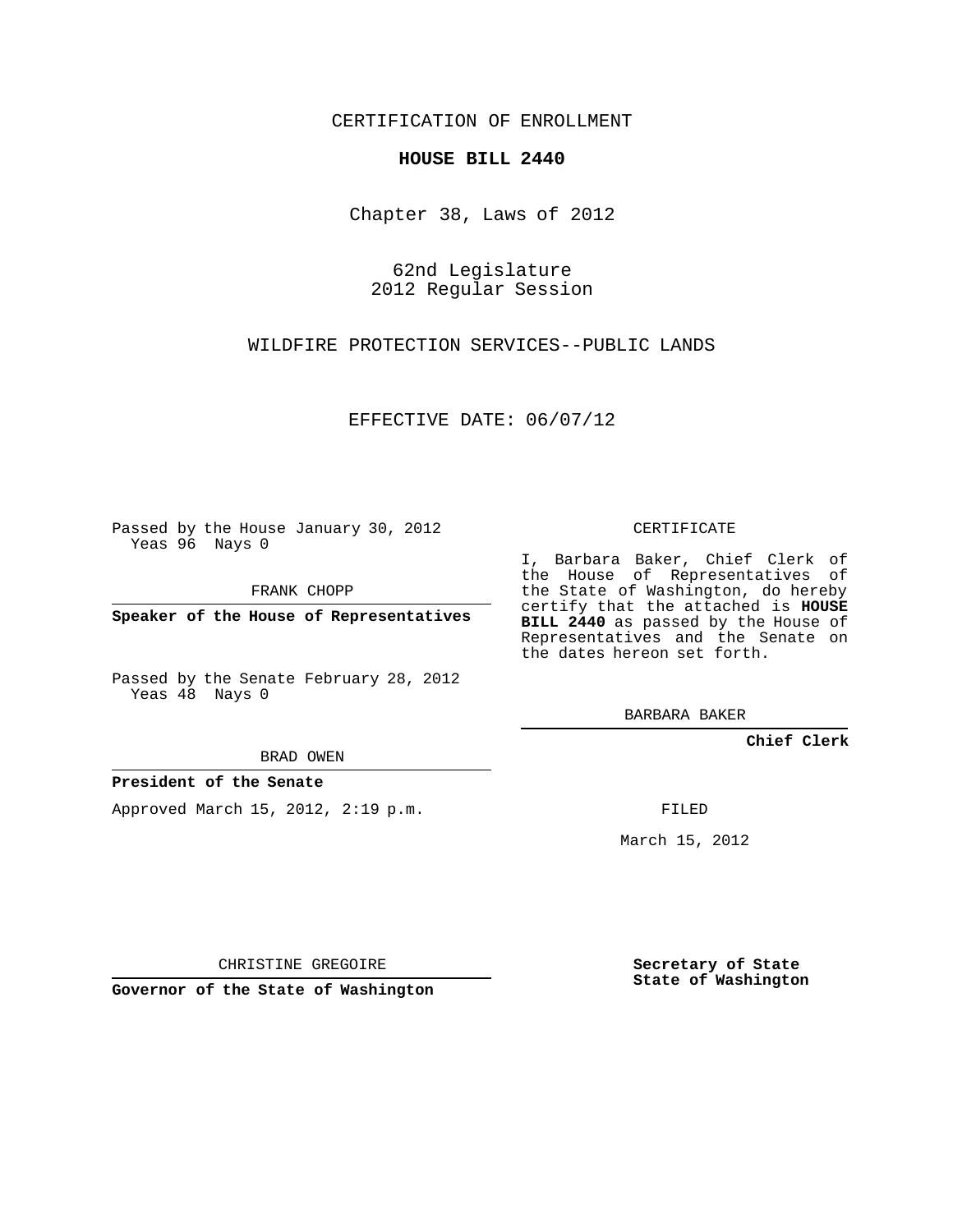# **HOUSE BILL 2440** \_\_\_\_\_\_\_\_\_\_\_\_\_\_\_\_\_\_\_\_\_\_\_\_\_\_\_\_\_\_\_\_\_\_\_\_\_\_\_\_\_\_\_\_\_

\_\_\_\_\_\_\_\_\_\_\_\_\_\_\_\_\_\_\_\_\_\_\_\_\_\_\_\_\_\_\_\_\_\_\_\_\_\_\_\_\_\_\_\_\_

Passed Legislature - 2012 Regular Session

## **State of Washington 62nd Legislature 2012 Regular Session**

**By** Representatives Wilcox, Blake, Chandler, Van De Wege, Warnick, McCune, Johnson, Stanford, Hurst, Hinkle, and Moscoso; by request of Commissioner of Public Lands

Read first time 01/13/12. Referred to Committee on Agriculture & Natural Resources.

 AN ACT Relating to authorizing the department of natural resources to provide wildfire protection services for public lands managed by state agencies; and amending RCW 76.04.015 and 76.04.135.

BE IT ENACTED BY THE LEGISLATURE OF THE STATE OF WASHINGTON:

 **Sec. 1.** RCW 76.04.015 and 2010 c 38 s 1 are each amended to read as follows:

 (1) The department may, at its discretion, appoint trained personnel possessing the necessary qualifications to carry out the duties and supporting functions of the department and may determine their respective salaries.

 (2) The department shall have direct charge of and supervision of all matters pertaining to the forest fire service of the state.

(3) The department shall:

(a) Enforce all laws within this chapter;

 (b) Be empowered to take charge of and direct the work of suppressing forest fires;

 (c)(i) Investigate the origin and cause of all forest fires to determine whether either a criminal act or negligence by any person, firm, or corporation caused the starting, spreading, or existence of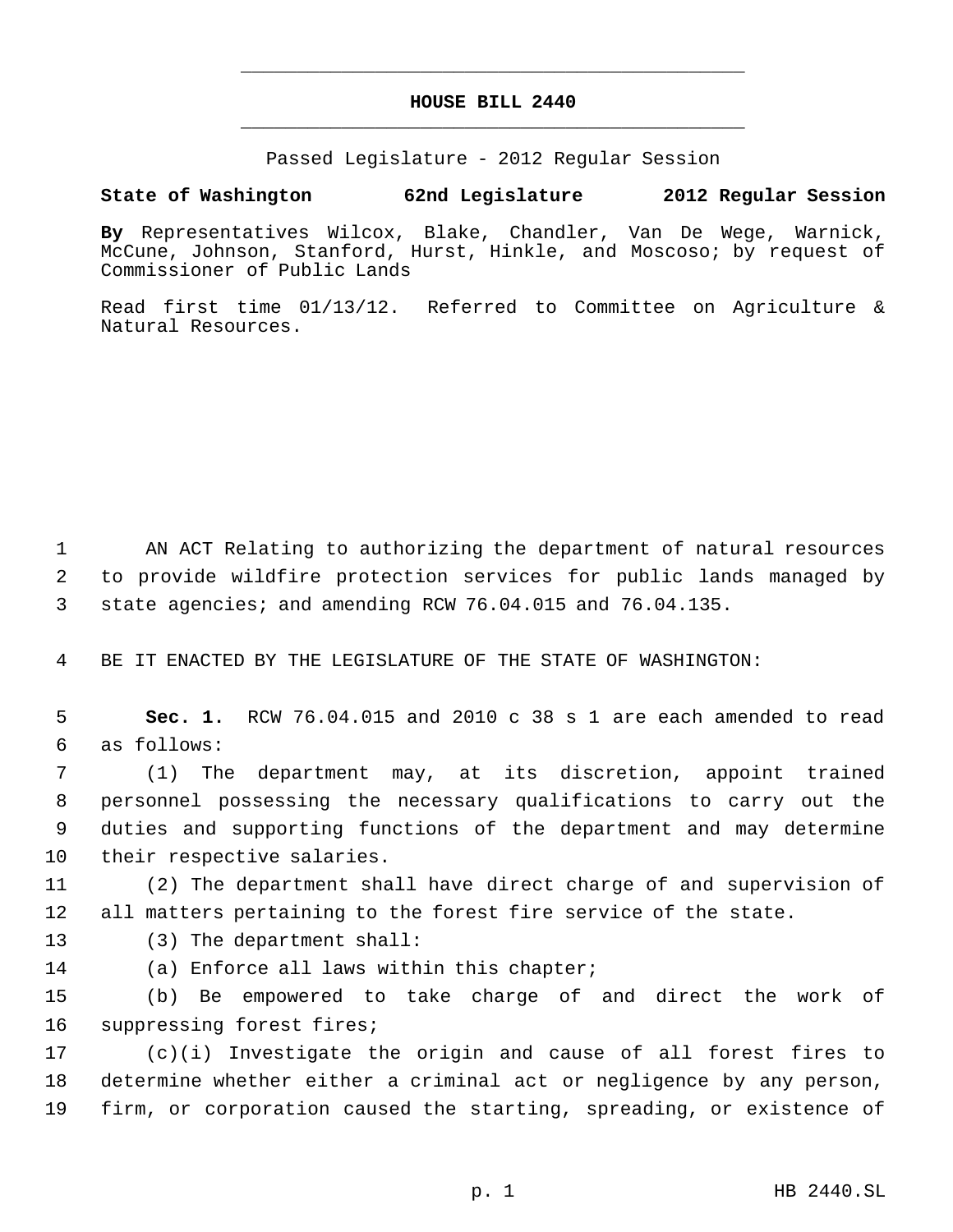the fire. In conducting investigations, the department shall work cooperatively, to the extent possible, with utilities, property owners, and other interested parties to identify and preserve evidence. Except as provided otherwise in this subsection, the department in conducting investigations is authorized, without court order, to take possession or control of relevant evidence found in plain view and belonging to any person, firm, or corporation. To the extent possible, the department shall notify the person, firm, or corporation of its intent to take possession or control of the evidence. The person, firm, or corporation shall be afforded reasonable opportunity to view the evidence and, before the department takes possession or control of the evidence, also shall be afforded reasonable opportunity to examine, document, and photograph it. If the person, firm, or corporation objects in writing to the department's taking possession or control of the evidence, the department must either return the evidence within seven days after the day on which the department is provided with the written objections or obtain a court order authorizing the continued possession or control.

 (ii) Absent a court order authorizing otherwise, the department may not take possession or control of evidence over the objection of the owner of the evidence if the evidence is used by the owner in conducting a business or in providing an electric utility service and the department's taking possession or control of the evidence would substantially and materially interfere with the operation of the business or provision of electric utility service.

 (iii) Absent a court order authorizing otherwise, the department may not take possession or control of evidence over the objection of an electric utility when the evidence is not owned by the utility but has caused damage to property owned by the utility. However, this subsection (3)(c)(iii) does not apply if the department has notified the utility of its intent to take possession or control of the evidence and provided the utility with reasonable time to examine, document, and photograph the evidence.

 (iv) Only personnel qualified to work on electrical equipment may take possession or control of evidence owned or controlled by an electric utility;

 (d) Furnish notices or information to the public calling attention to forest fire dangers and the penalties for violation of this chapter;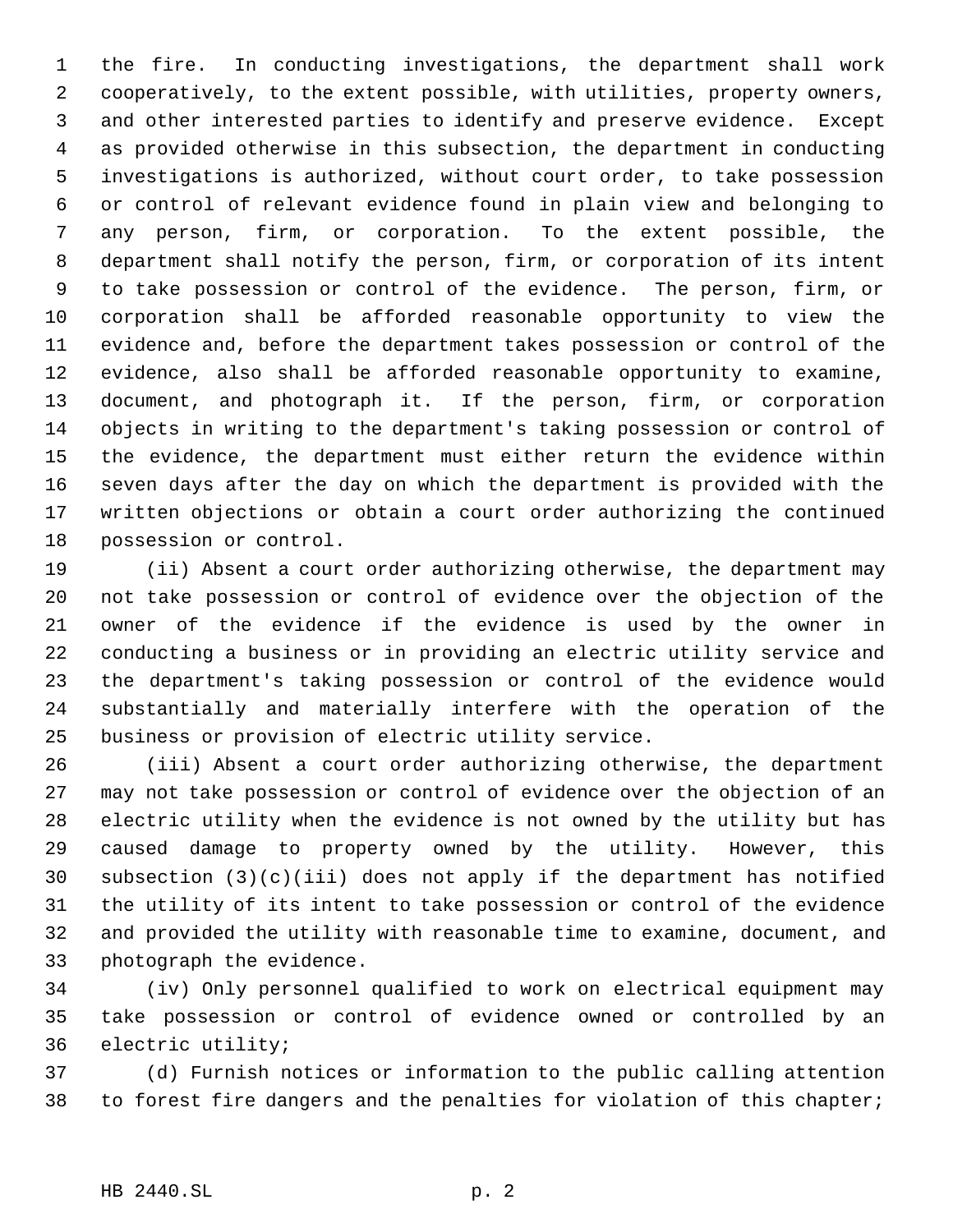(e) Be familiar with all timbered and cut-over areas of the state; and

 (f) Regulate and control the official actions of its employees, the wardens, and the rangers.

(4) The department may:

 (a) Authorize all needful and proper expenditures for forest protection;

 (b) Adopt rules consistent with this section for the prevention, control, and suppression of forest fires as it considers necessary including but not limited to: Fire equipment and materials; use of personnel; and fire prevention standards and operating conditions including a provision for reducing these conditions where justified by 13 local factors such as location and weather;

 (c) Remove at will the commission of any ranger or suspend the 15 authority of any warden;

(d) Inquire into:

 (i) The extent, kind, value, and condition of all timber lands within the state;

 (ii) The extent to which timber lands are being destroyed by fire 20 and the damage thereoni

 (e) Provide fire detection, prevention, presuppression, or 22 suppression services on nonforested public lands managed by the 23 department or another state agency, but only to the extent that 24 providing these services does not interfere with or detract from the obligations set forth in subsection (3) of this section. If the 26 department provides fire detection, prevention, presuppression, or suppression services on nonforested public lands managed by another 28 state agency, the department must be fully reimbursed for the work through a cooperative agreement as provided for in RCW 76.04.135(1).

 (5) Any rules adopted under this section for the suppression of forest fires must include a mechanism by which a local fire mobilization radio frequency, consistent with RCW 43.43.963, is identified and made available during the initial response to any forest fire that crosses jurisdictional lines so that all responders have access to communications during the response. Different initial response frequencies may be identified and used as appropriate in different geographic response areas. If the fire radio communication